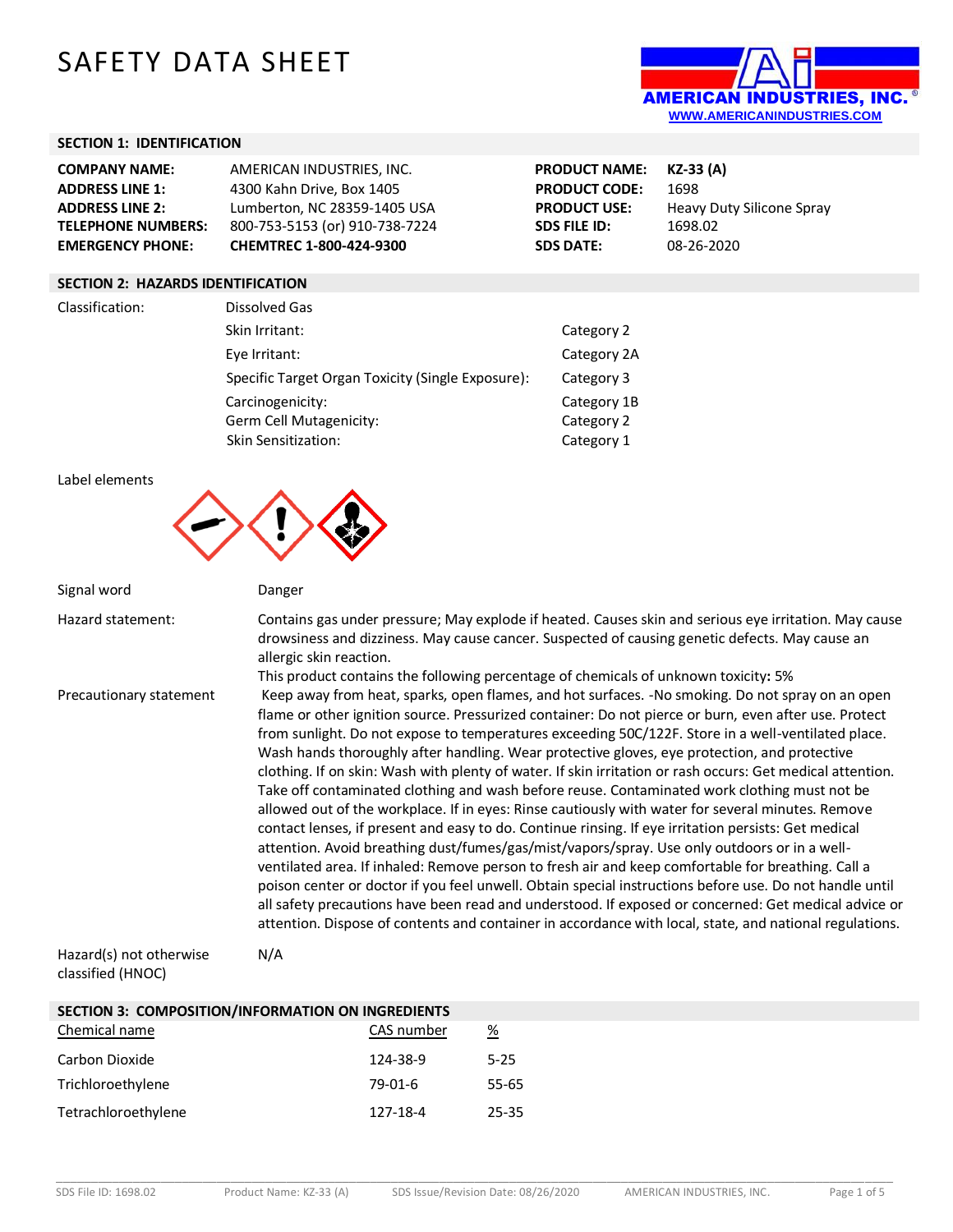| <b>SECTION 4: FIRST AID MEASURES</b>          |                                                                                                                                                                                                                                                                                                           |  |  |
|-----------------------------------------------|-----------------------------------------------------------------------------------------------------------------------------------------------------------------------------------------------------------------------------------------------------------------------------------------------------------|--|--|
| Inhalation                                    | Move to fresh air. If not breathing administer artificial respiration, if breathing is difficult give oxygen.                                                                                                                                                                                             |  |  |
| Skin contact                                  | Immediately wash with soap and water for 15 minutes. Remove contaminated clothing and shoes<br>immediately. Seek medical attention if irritation develops.                                                                                                                                                |  |  |
| Eye contact                                   | Remove contact lenses. Flush with water for at least 15 minutes. See a physician if irritation persists.                                                                                                                                                                                                  |  |  |
| Ingestion                                     | Rinse mouth with water. Do NOT induce vomiting unless directed by medical authority. Seek medical<br>attention.                                                                                                                                                                                           |  |  |
| Acute health hazards                          | Eyes: redness, tearing, blurred vision.<br>Skin: defatting and dermatitis.<br>Inhalation: anesthetic, irritation, central nervous system depression.<br>Oral: abdominal irritation, nausea, vomiting, and diarrhea.                                                                                       |  |  |
| Chronic health hazards                        | Possible cancer-causing agent and overexposure may also include damage to kidneys, liver,                                                                                                                                                                                                                 |  |  |
|                                               | dizziness, headache, nausea, mental confusion, visual disturbances, dermatitis, lungs, blood, or central<br>nervous system.                                                                                                                                                                               |  |  |
| Note to physician                             | Do not administer adrenaline or epinephrine to a victim of chlorinated solvent poisoning. This product<br>contains ingredients that may be anticipated to be a carcinogen.                                                                                                                                |  |  |
| <b>SECTION 5: FIRE-FIGHTING MEASURES</b>      |                                                                                                                                                                                                                                                                                                           |  |  |
| Suitable extinguishing<br>media               | Use appropriate media for surrounding fire.                                                                                                                                                                                                                                                               |  |  |
| Unsuitable extinguishing<br>media             | N/A                                                                                                                                                                                                                                                                                                       |  |  |
| Special firefighting<br>procedures            | Wear NIOSH approved Self-Contained Breathing Apparatus with a full face piece operated in a positive<br>pressure demand mode with full body protective clothing when fighting fires. Use water spray only to<br>cool exposed containers.                                                                  |  |  |
| Unusual fire and explosion<br>hazards         | Contents under pressure. Exposure to temperatures above 120°F may cause bursting.                                                                                                                                                                                                                         |  |  |
| Hazardous combustion<br>products              | Oxides of carbon, chlorine, hydrogen chloride and phosgene.                                                                                                                                                                                                                                               |  |  |
| <b>SECTION 6: ACCIDENTAL RELEASE MEASURES</b> |                                                                                                                                                                                                                                                                                                           |  |  |
| Personal protective<br>equipment              | Refer to section VIII for proper Personal Protective Equipment.                                                                                                                                                                                                                                           |  |  |
| Spill                                         | Use absorbent on spill, sweep to clean. Dispose in accordance with local, state and federal laws. Small<br>releases may be wiped up with wiping material.                                                                                                                                                 |  |  |
| Waste disposal                                | Dispose of in accordance with federal, state, and local regulations.                                                                                                                                                                                                                                      |  |  |
| <b>RCRA Status</b>                            | Waste solvent likely considered U228 (Trichloroethylene), hazardous, under RCRA, however product<br>should be fully characterized prior to disposal (40 CFR 261).                                                                                                                                         |  |  |
| <b>SECTION 7: HANDLING AND STORAGE</b>        |                                                                                                                                                                                                                                                                                                           |  |  |
| Handling and storage                          | Store in a cool, dry area. Do not use or store near heat or open flames. Exposure to temperatures<br>above 120°F (49°C) may cause bursting. Do not puncture or incinerate container. Do not reuse empty<br>container. Wrap container and place in trash collection. Vapor may collect in low lying areas. |  |  |
| Other precautions                             | Keep out of the reach of children.                                                                                                                                                                                                                                                                        |  |  |
| Incompatibility                               | Strong acids, strong alkalis, strong oxidizing agents, chemically active metals, such as aluminum,<br>barium, lithium, sodium, magnesium, potassium, titanium, beryllium, concentrated nitric acid some<br>plastics, rubbers, and coatings.                                                               |  |  |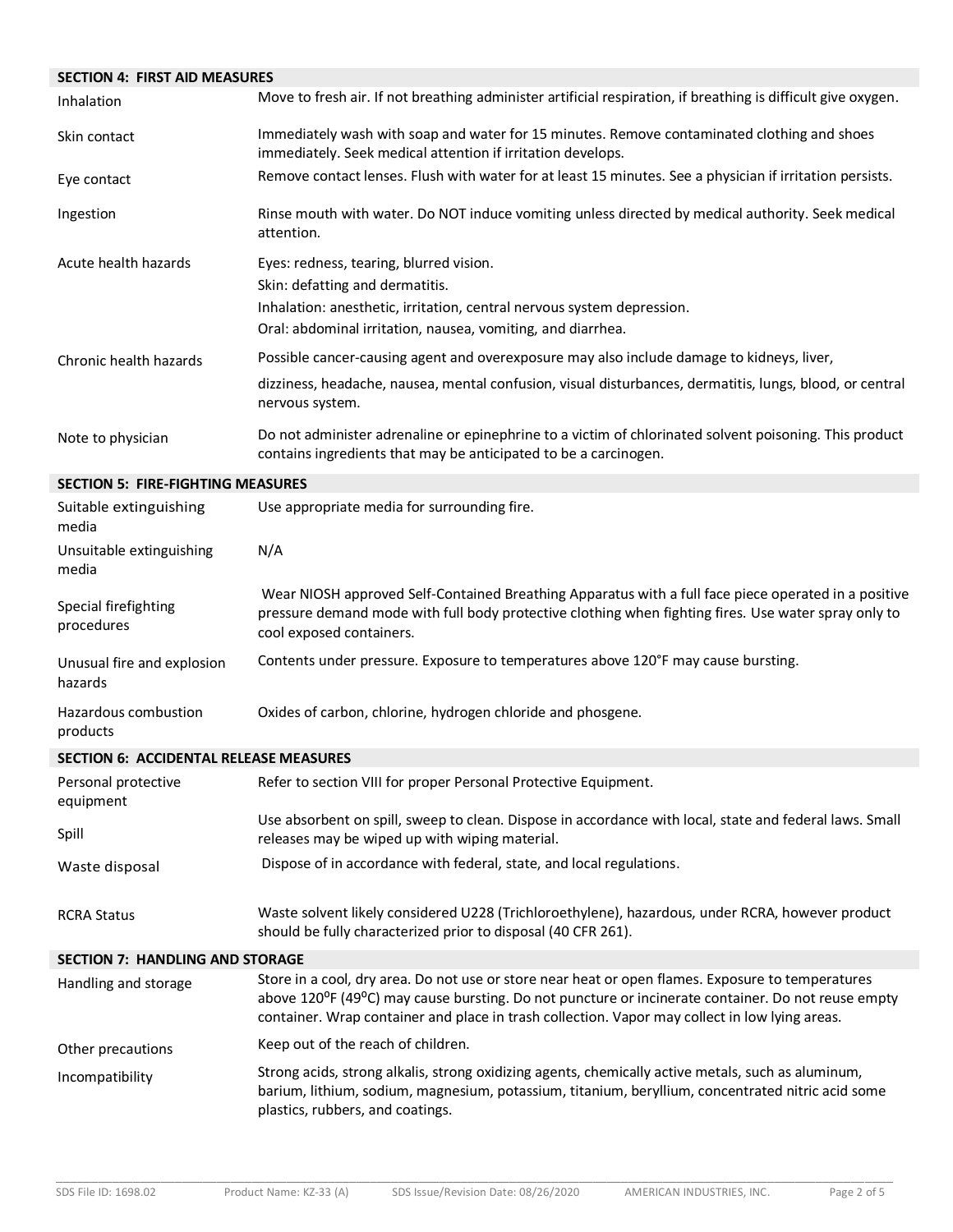## **SECTION 8: EXPOSURE CONTROLS/PERSONAL PROTECTION**

| Hazardous Component                 | <b>OSHA PEL</b>                                                                                                                                                                               | <b>ACGIH TLV</b> |
|-------------------------------------|-----------------------------------------------------------------------------------------------------------------------------------------------------------------------------------------------|------------------|
| Carbon dioxide                      | 5000 ppm                                                                                                                                                                                      | 25 ppm           |
| Trichloroethylene                   | 10 ppm                                                                                                                                                                                        | 25 ppm           |
| Tetrachloroethylene                 | $100$ ppm                                                                                                                                                                                     | 25 ppm           |
| Engineering<br>controls/Ventilation | Material is heavier than air. Material may concentrate in low lying areas. Normal, forced ventilation<br>required to meet TLV requirements. Local exhaust ventilation is generally preferred. |                  |
| Respiratory protection              | Wear NIOSH/MSHA approved organic vapor respiratory protection if used in confined, poorly<br>ventilated areas.                                                                                |                  |
| Personal protective<br>equipment    | Safety glasses, gloves and synthetic apron.                                                                                                                                                   |                  |
| <b>Additional Measures</b>          | Wash hands thoroughly after handling. Take off contaminated clothing and wash it before reuse.                                                                                                |                  |

#### **SECTION 9: PHYSICAL AND CHEMICAL PROPERTIES**

| Appearance                                             | Clear colorless spray.                                                                          |            |
|--------------------------------------------------------|-------------------------------------------------------------------------------------------------|------------|
| Odor                                                   | Chlorinated solvent odor.                                                                       |            |
| Odor threshold                                         | N/D                                                                                             |            |
| рH                                                     | N/A                                                                                             |            |
| Melting Point/Freezing Point                           | N/D                                                                                             |            |
| Initial Boiling Point & Boiling<br>Range               | N/D                                                                                             |            |
| Flash point                                            | N/D                                                                                             |            |
| <b>Evaporation Rate</b>                                | $>3$ (fast)                                                                                     |            |
| Flammability                                           | Not considered a flammable aerosol or an extremely flammable aerosol by OSHA (29CFR 1910.1200). |            |
| Upper/lower flammability<br>limits or explosive limits | Lower: N/D                                                                                      | Upper: N/D |
| Vapor Pressure (mmHg)                                  | N/D                                                                                             |            |
| Vapor density (Air = $1$ )                             | N/D                                                                                             |            |
| Relative Density (H2O=1)                               | $1.45 - 1.50$                                                                                   |            |
| Solubility(ies)                                        | 0%                                                                                              |            |
| Partition Coefficient:n-<br>Octanol/water (Kow)        | N/D                                                                                             |            |
| <b>Autoignition Temperature</b>                        | N/D                                                                                             |            |
| Decomposition Temperature                              | $>400^{\circ}$ C                                                                                |            |
| Viscosity                                              | N/D                                                                                             |            |

### **SECTION 10: STABILITY AND REACTIVITY**

| Reactivity                          | Chemically active metals and bases.                                                                                                                                                                                                         |
|-------------------------------------|---------------------------------------------------------------------------------------------------------------------------------------------------------------------------------------------------------------------------------------------|
| Chemical stability                  | Stable.                                                                                                                                                                                                                                     |
| Conditions to avoid                 | Temperatures greater than 122°F (50°C) may cause bursting.                                                                                                                                                                                  |
| Incompatibility                     | Strong acids, strong alkalis, strong oxidizing agents, chemically active metals, such as aluminum,<br>barium, lithium, sodium, magnesium, potassium, titanium, beryllium, concentrated nitric acid some<br>plastics, rubbers, and coatings. |
| Hazardous decomposition<br>products | Oxides of carbon, chlorine, hydrogen chloride and phosgene.                                                                                                                                                                                 |
| Possible hazardous reactions        | None known.                                                                                                                                                                                                                                 |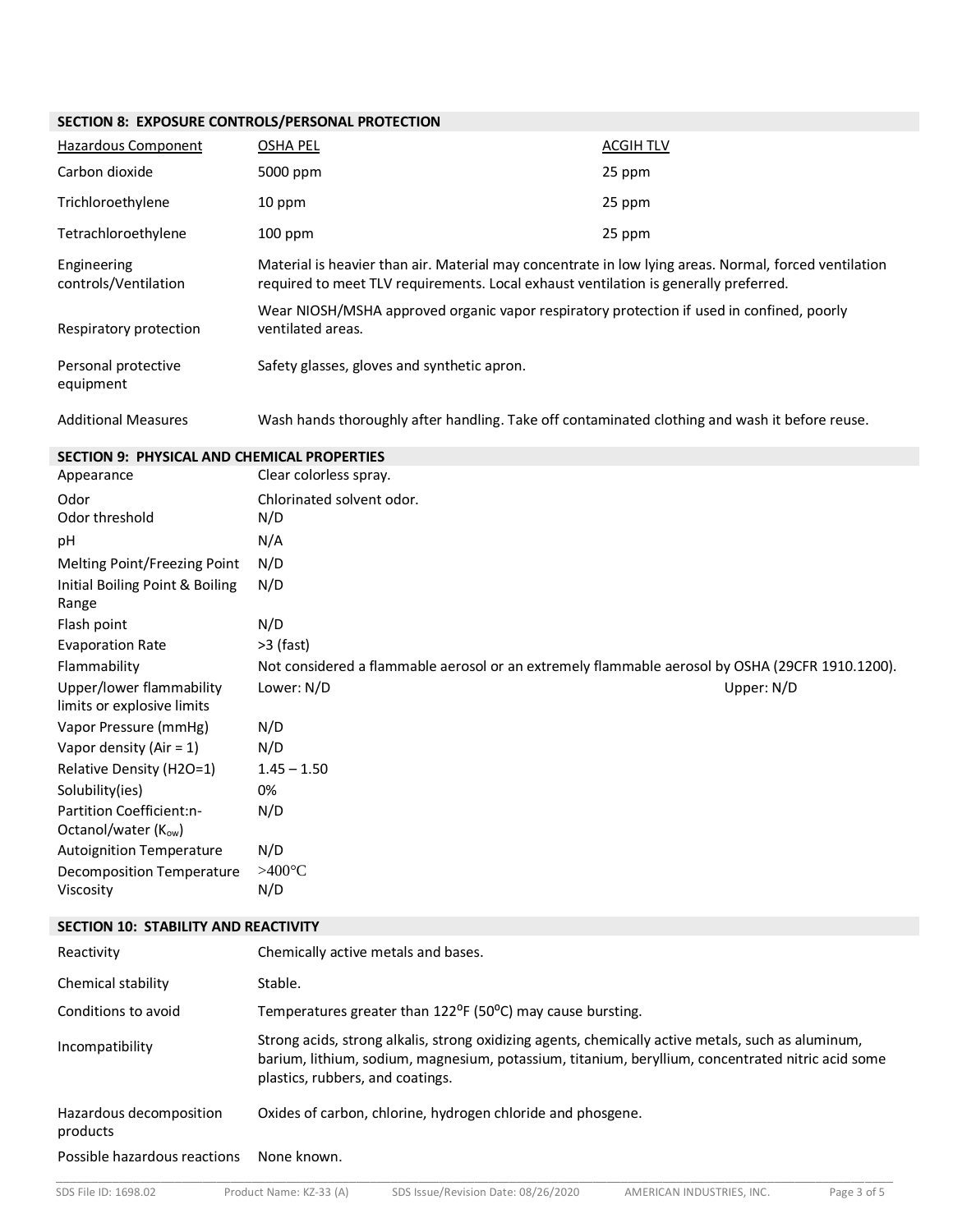# **SECTION 11: TOXICOLOGICAL INFORMATION**

| Toxicological information                   | Tetrachloroethylene (127-18-4) LD50 (Oral, Rat) 2629 mg/kg; LC50 (Inhalation, Mouse, 8hr) 34200<br>mg/m3 Trichloroethylene (79-01-6) LD50 (Oral, Rat) 4920 mg/kg; LD50 (Dermal, Rabbit) > 20000<br>mg/kg; LC50 (Inhalation, Mouse, 4hr) 8450 ppm                       |
|---------------------------------------------|------------------------------------------------------------------------------------------------------------------------------------------------------------------------------------------------------------------------------------------------------------------------|
| Routes of Entry                             | Eyes, Ingestion, Inhalation, Skin.                                                                                                                                                                                                                                     |
| Ingestion                                   | Causes gastrointestinal irritation, headaches, nausea, diarrhea, vomiting, abdominal cramps.                                                                                                                                                                           |
| Inhalation                                  | Irritation to respiratory tract, dizziness, headache, nausea, depression of central nervous system,<br>prolonged exposure may cause unconsciousness, heart effects, liver effects, kidney effects, and death.                                                          |
| Skin contact                                | Irritation likely, redness and pain. May cause localized defatting, blistering with prolonged skin contact.<br>May be absorbed through the skin.                                                                                                                       |
| Eye contact                                 | Causes severe irritation, redness, tearing, pain, visual disturbance, may cause eye damage.                                                                                                                                                                            |
| <b>Medical condition</b><br>aggravated      | Excessive exposure will aggravate pre-existing disorders of eyes, skin, respiratory, liver, kidney,<br>cardiovascular system, pulmonary illnesses, or central nervous system.                                                                                          |
| Acute health hazards                        | Eyes: redness, tearing, blurred vision.<br>Skin: defatting and dermatitis.<br>Inhalation: anesthetic, irritation, central nervous system depression<br>Oral: abdominal irritation, nausea, vomiting, and diarrhea.                                                     |
| Chronic health hazards                      | Possible cancer-causing agent and overexposure may also include damage to kidneys, liver,<br>dizziness, headache, nausea, mental confusion, visual disturbances, dermatitis, lungs, blood, or central<br>nervous system.                                               |
| Carcinogenicity                             | OSHA: Yes ACGIH: A2-Suspected NTP: 2-Anticipated IARC: 2A-Probable OTHER: CA Prop 65                                                                                                                                                                                   |
| SECTION 12: ECOLOGICAL INFORMATION          |                                                                                                                                                                                                                                                                        |
| <b>Ecological information</b>               | Tetrachloroethylene (127-18-4) LCso (Fathead Minnow, 96hr) 18.4 mg/L; (Daphnia, 48hr) 18                                                                                                                                                                               |
|                                             | mg/L; (Rainbow Trout, 96hr) 5 mg/L; (Bluegill Sunfish, 96hr) 13 mg/L                                                                                                                                                                                                   |
| Biodegradability                            | Component or components of this product are not biodegradable.                                                                                                                                                                                                         |
| Bioaccumulation                             | This product is not expected to bioaccumulate.                                                                                                                                                                                                                         |
| Mobility in soil                            | This product is mobile in soil.                                                                                                                                                                                                                                        |
| Other ecological hazards                    | This material is toxic to aquatic life.                                                                                                                                                                                                                                |
| <b>SECTION 13: DISPOSAL CONSIDERATIONS</b>  |                                                                                                                                                                                                                                                                        |
| Waste disposal                              | Dispose of in accordance with federal, state, and local regulations.                                                                                                                                                                                                   |
| <b>RCRA Status</b>                          | Waste likely considered U228 (Trichloroethylene), hazardous, under RCRA, however product should be<br>fully characterized prior to disposal (40 CFR 261).                                                                                                              |
| <b>SECTION 14: TRANSPORT INFORMATION</b>    |                                                                                                                                                                                                                                                                        |
| <b>DOT</b>                                  |                                                                                                                                                                                                                                                                        |
| UN number<br>UN proper shipping name        | <b>UN 1950</b><br>Aerosols, Ltd. Qty.                                                                                                                                                                                                                                  |
| Transport hazard class(es)<br>Packing group | 2.2(6.1)<br>N/A                                                                                                                                                                                                                                                        |
|                                             | This product meets the exception requirements of section 173.306 as a limited quantity and may be shipped as a limited quantity. Until<br>12/31/2020, the "Consumer Commodity - ORM-D" marking may still be used in place of the new limited quantity diamond mark for |

12/31/2020, the "Consumer Commodity - ORM-D" marking may still be used in place of the new limited quantity diamond mark for packages of UN 1950 Aerosols. Limited quantities require the limited quantity diamond mark on cartons after 12/31/20 and may be used now in place of the "Consumer Commodity ORM-D" marking and both may be displayed concurrently.